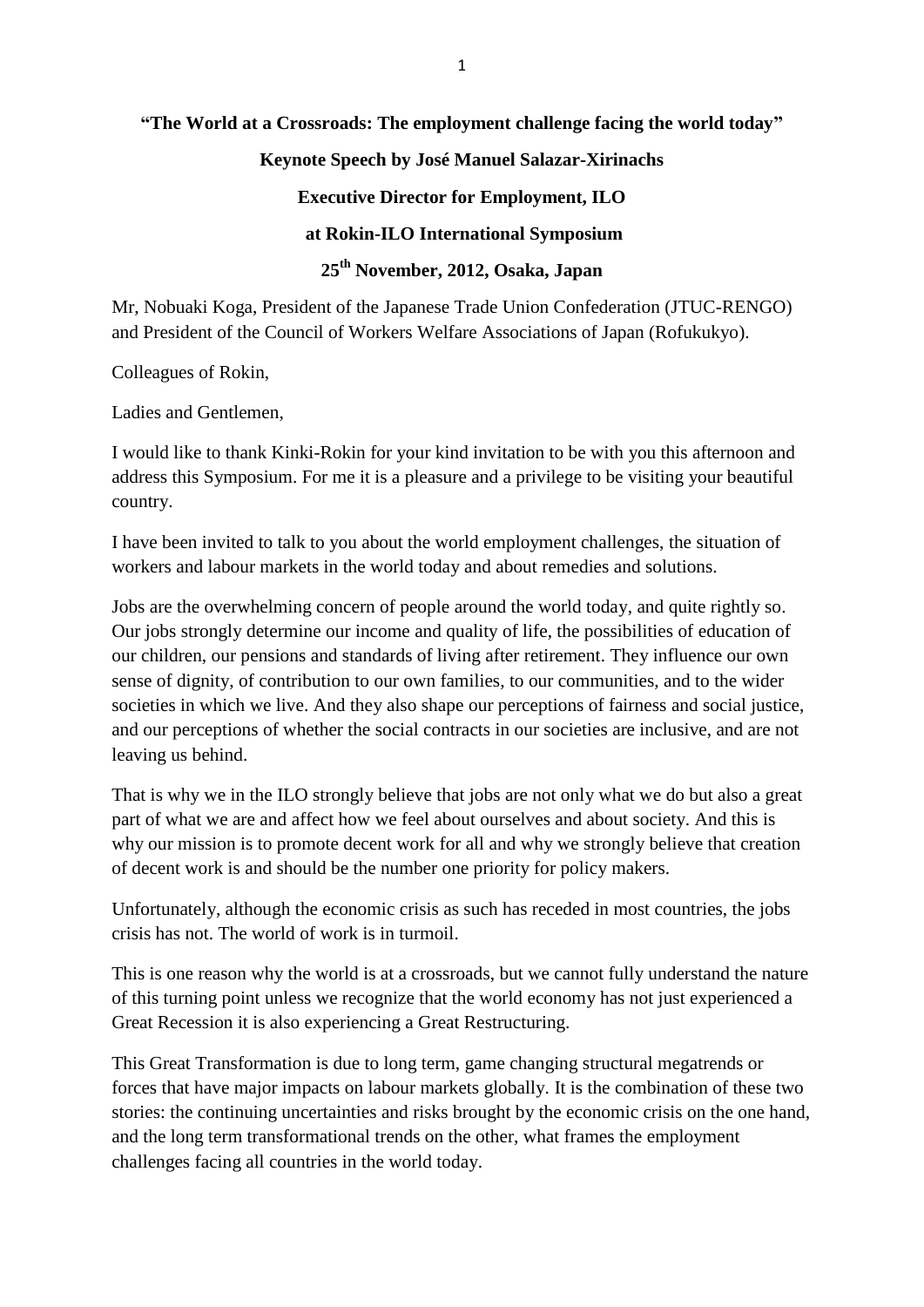So let me start with the crisis story, and then move to the transformational megatrends story, to finish with policy agenda.

# *I. The impact of the global economic crisis on labour markets*

Between 2007 and 2009 the global economy experienced the deepest recession since the 1930s. Because policymakers around the world responded in an unprecedented way, in both size and the degree of international coordination, the economic recession was brought to a halt and the global economy grew at a robust rate of 5.1 per cent in 2010. However, as the effects of the extraordinary fiscal and monetary measures waned, global growth slowed to 3.8 per cent in 2011.

(SLIDE 1) As you can see in this slide, while the economic recession formally ended, the global jobs crisis did not. Following its sharp rise in 2008 and 2009, the global unemployment rate barely budged during the next two years, with global unemployment declining by only 1 million during this period. So at the close of 2011, we still had 25 million more unemployed people around the world than in 2007.

(SLIDE 2) Breaking this down into geographies, in this second slide you can see a clear divide between developed and developing regions. 14 of the 26 million people increase in global unemployment occurred in the Developed Economies, where the unemployment rate surged from 5.8 per cent in 2007 to 8.5 per cent in 2011.

(SLIDE 3) This is a shocking figure given that this region only accounts for around 15 per cent of the global workforce. You can see in this slide how the share of increased unemployment is out of proportion for the Developed Economies and Europe compared to other regions. In South-East Asia and the Pacific and the Middle East unemployment rates in fact declined.

(SLIDE 4) Here you can see that in the United States (red line) and Japan (green) unemployment rates continue to decline gradually, however, in the Euro Area (blue), unemployment continues to increase, especially since the second half of 2011.

(SLIDE 5) Yet, the measure of the global labour market situation is not limited to this sharp increase in unemployment. An additional 29 million people dropped out of the labour market mainly due to discouragement. These discouraged workers are not included in official unemployment statistics. So taking this together, this means that there were around 54 million additional unemployed or discouraged workers around the world in 2011 than just 4 years earlier.

(SLIDE 6) Young people were especially hard hit. The number of additional unemployed or discouraged youth rose by nearly 10 million between 2007 and 2011. Young people around the world are nearly 3 times as likely as adults to be unemployed. In the Middle East and North Africa regions, youth are 4 times more likely than adults to be unemployed, and youth unemployment rates are well in excess of 25 per cent. In Japan, youth unemployment, at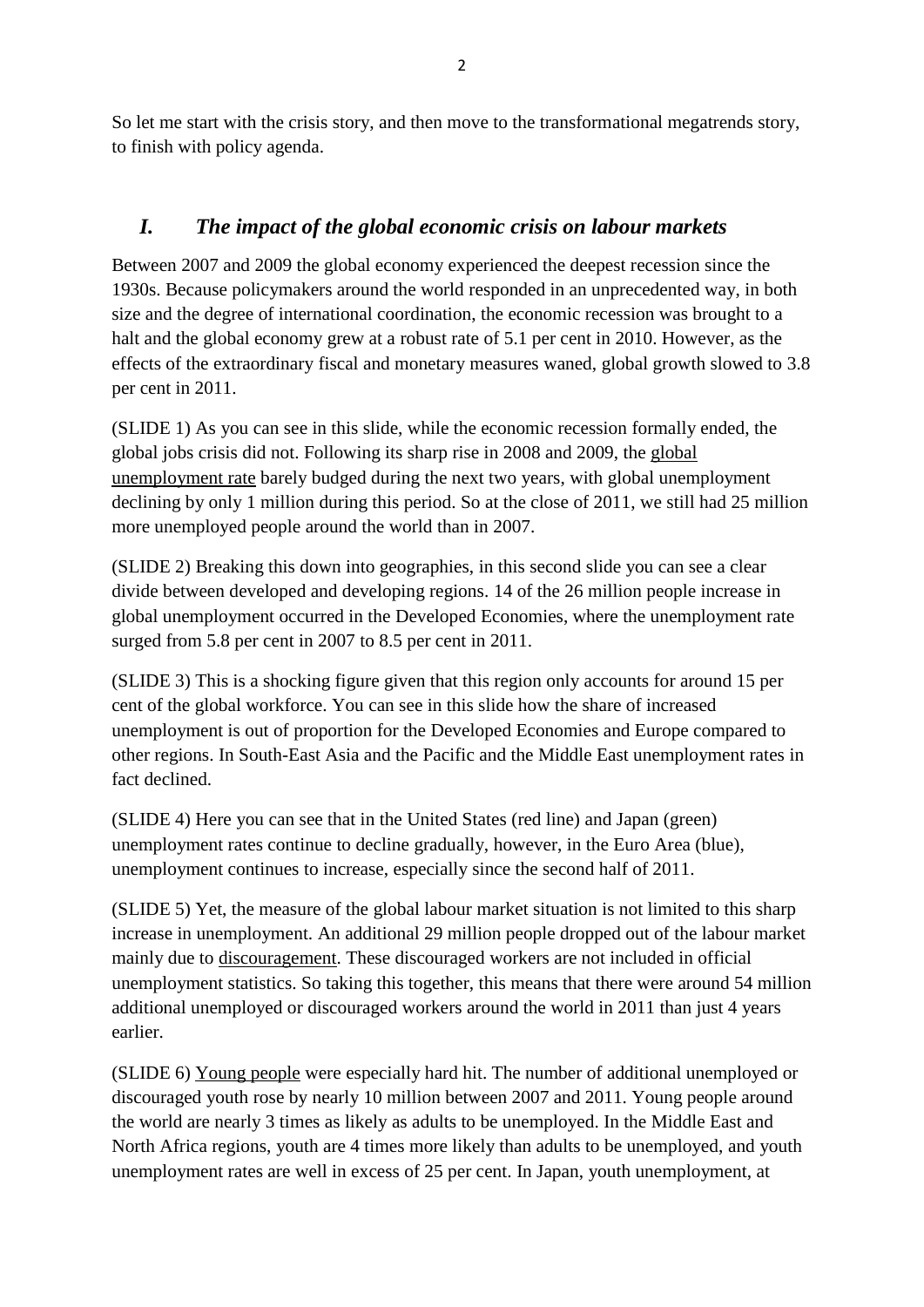above 9 per cent, is also much higher than the average unemployment rate of 5.3 per cent, and youth are over represented among the non-regular workers.

In Spain and Greece youth unemployment rates have exceeded 50 per cent. This is likely to have devastating long-term consequences, as research and experience have shown that high youth unemployment leads to lower future wages and reduced employment prospects for those affected. In addition, such labour market distress also increases the likelihood of social unrest and feeds distrust in economic and political systems.

(SLIDE 7) Another important measure of labour market strain is long term unemployment – those without work for a year or more. Long-term unemployment rose between 2007 and 2011 in the majority of countries, as you can see in this slide.

This is likely to lead to structural problems in the labour market, as it causes skills obsolescence and reduced employability. And this also impacts negatively on the broader economy. In the short-run, by sapping aggregate demand through reduced consumption; in the long-run by reducing human capital and increasing skills mismatches, it leads to lower potential rates of economic growth.

Therefore, the wounds that the great recession is leaving on labour markets could be very long lasting, setting the global economy on a lower growth trajectory that could limit progress toward broader economic development goals.

Besides increased joblessness and deeper structural labour market problems, the world faces what we in the ILO call "the crisis before the crisis": the continuing incidence of poverty, particularly, but not exclusively, in developing countries.

(SLIDE 8) Out of a global labour force of 3.3 billion in 2011, the ILO estimates that 900 million workers were living with their families below the US\$2 poverty line. If we add to this the number of unemployed around the world, an alarming statistic emerges: *Entering the year 2012, one out of every three workers in the global labour force was either poor or unemployed.*

A global decent work deficit of this magnitude is morally unacceptable and economically inefficient. This is not a recipe for increased aggregate demand and higher growth going forward. To the contrary, it is a recipe for economic stagnation.

# *II. Recent developments and prospects*

Let me now focus on 2012 and prospects for 2013.

(SLIDE 9) As this slide shows, global growth in 2012 has seen a further substantial deterioration. The IMF's latest estimates indicate that growth will slow to 3.3 per cent this year, the lowest growth rate since 2008. The Developed Economies and European Union region will see growth fall from 1.6 per cent in 2011 to 1.3 per cent in 2012 – less than half the rate of growth of 2010.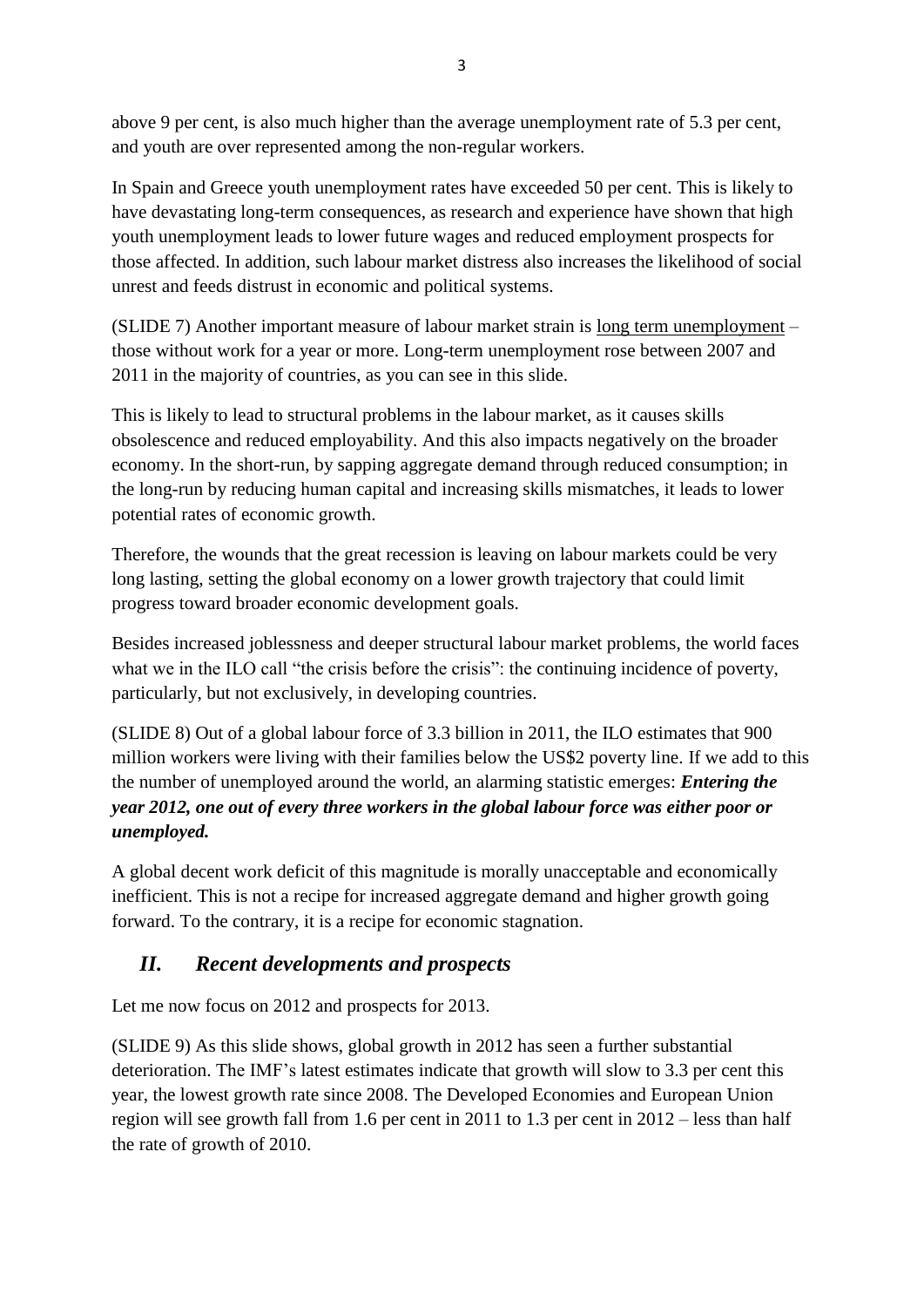The Euro Area is facing an outright recession, as it is expected to shrink by minus 0.4 per cent. The situation in Greece has reached depression conditions. 2012 was the fifth consecutive year of falling output in the country since 2008. Altogether, the Greek economy has contracted by around 20 per cent since 2007. But Greece is not alone, seven out of the Euro area's 17 economies are expected to see an outright contraction this year.

Growth is expected to decelerate also to 7.8 per cent in China this year – the lowest rate since 1999, and the Indian economy to 4.9 per cent, the lowest growth rate in the country in a decade. Latin America and the Caribbean and the Middle East also are expected to see a substantial deceleration.

### So what is happening?

A key reason for the weak recovery is that policies in the advanced economies have not managed to rebuild investor and consumer confidence, and fiscal austerity has been overdone, particularly in Europe.

The IMF has recognized that the size of the fiscal multipliers used by many governments who embarked on austerity measures had been underestimated, which means the damage to the economy of fiscal austerity is larger, and conversely, that the benefits of earlier stimulus measures have been higher than previously thought. This was a major topic of discussion in the IMF-World Bank Meetings here in Tokyo last October.

In the US growth in 2012 is expected to be 2.2 per cent and 2.1 per cent in 2013 assuming the US avoids the so called "fiscal cliff", some 700 billion of automatic tax increases and spending cuts, equivalent to 5 per cent of GDP. So much austerity so quickly would suffocate the US recovery. Over the next two months the world will continue to live with this additional source of uncertainty

But the main source of continuing uncertainty is the Eurozone. European policy makers have not come up with a good solution to the debt problems of the Southern countries. As the IMF has argued in its October World Economic Outlook, "…the crisis in the euro area remains the most obvious threat to the global outlook".

The IMF is recommending that Euro Area programme countries should be allowed to stretch out their deficit reduction efforts. But EU governments continue to argue about the scale and pace of fiscal consolidation and about how to distribute the burden of paying for a longer adjustment period.

A major brake on growth, which economists have shown is intrinsic after banking crises is the fact that the process of deleveraging continues, households and firms continue paying off their debts, and banks continue writing off bad debts.

(SLIDE 10) Labour productivity growth also slowed sharply in 2012. Globally, output per worker grew by only 1.9 per cent in 2012, down from 2.8 per cent in the two prior years and well below the pre-crisis rates of 2.3 per cent. The main factor behind the deceleration in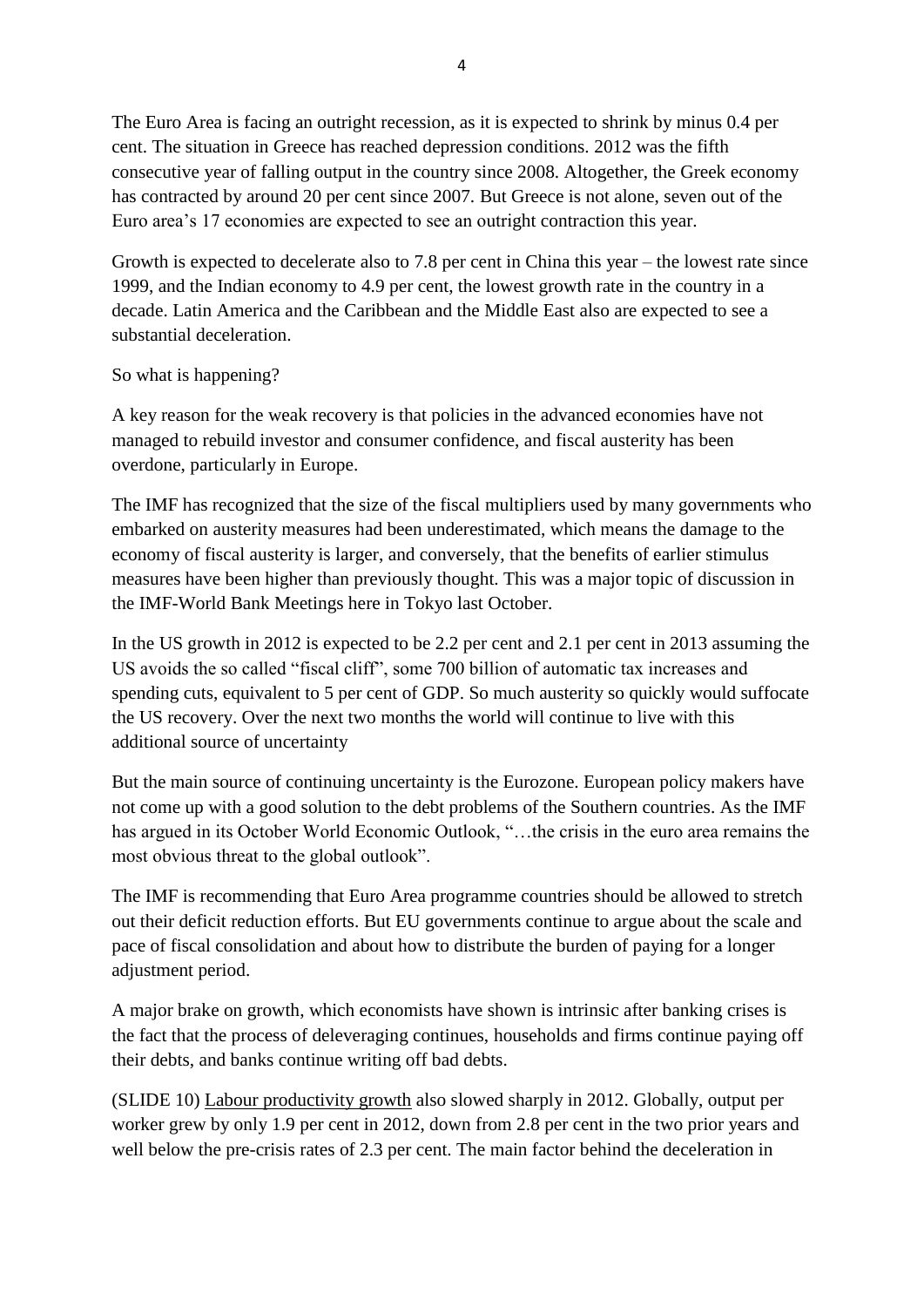productivity growth is weak investment.<sup>1</sup> Diminished spending on capital equipment, infrastructure and research and development is now holding back potential productivity growth and reducing aggregate demand in developed and developing economies alike.

Another break on growth, which the ILO has been pointing out, is the negative feedback loop between labour markets and the macro-economy. With each passing day in which we face high rates of joblessness, growing numbers of long-term unemployed, increased detachment from labour markets, slowing labour productivity and employment growth, growing numbers of workers in vulnerable employment and below the poverty line, the world inches closer to allowing the vicious circle of weak economic growth and labour market distress to become more entrenched, more structural. And the more entrenched and structural the problems, the more difficult it is for recovery policies to be effective.

This vicious circle, is also contributing to slower wage growth, which threatens to hinder consumption and further sap aggregate demand.

And yet, instead of the strong international policy coordination that helped arrest the global economic crisis in 2009, "go it alone" strategies seem to predominate today.

# *III. Long term Megatrends: The Great Restructuring*

As I said at the beginning, the impacts and uncertainties of the Great Recession interact with the forces of the Great Restructuring to shape the employment challenges of our era.

(SLIDE 11) There are at least six major forces that are impacting labour markets, changing the nature of work and influencing the levels of employment:

- technological change,
- $\bullet$  the emergence of the BRICs,
- demographic changes,
- skills mismatches,

 $\overline{a}$ 

- $\bullet$  the energy efficiency/green growth imperative, and
- growing income inequality.

There is one implication of these trends I want to underline. They suggest that even though fiscal and monetary stimulus are important for growth and jobs, simply restoring aggregate demand is not enough to bring back pre-recession employment levels and will not prepare the workforce for the new jobs of the next decades. In other words, the jobs challenge for any country today, is not only to generate a certain volume of jobs, but to do so under the fast labour market churning, structural changes and job redesign conditions induced by this Great Restructuring.

<sup>&</sup>lt;sup>1</sup> The *Global Employment Trends* 2012 report highlighted the global investment gap that has opened up and has adversely affected employment generation and productivity growth. The ILO argued that growth in investment equal to 2 percentage points of global GDP would be needed to start making a substantial dent in the global jobs gap. Instead, investment growth has fallen further over the past year, with weakness spreading even to regions such as East Asia, where investment had been holding up well.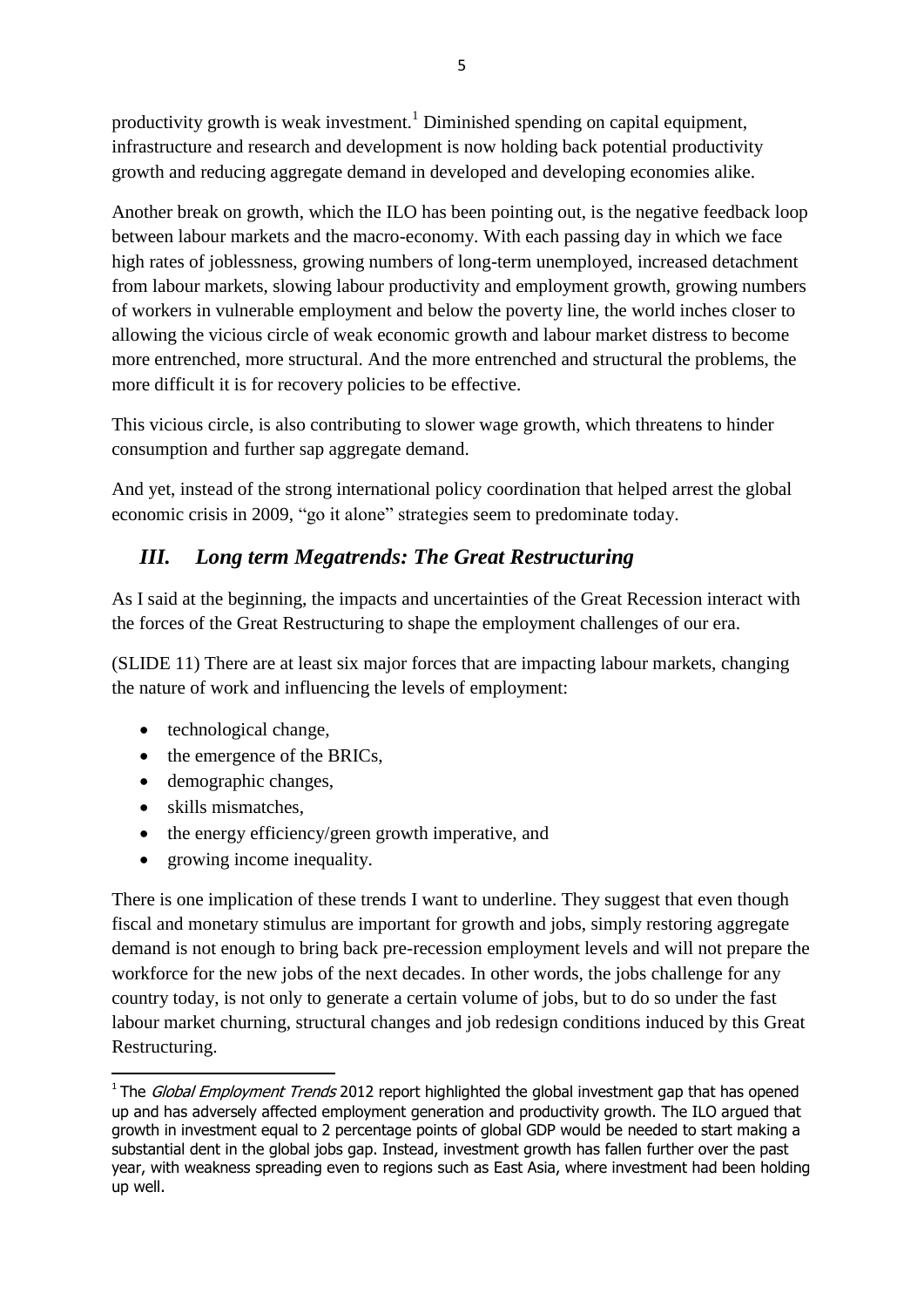### **1. Technology is changing the nature of work**

The first force is technology, a new wave of technological change is sweeping manufacturing and services sectors. Robots, computers, automation are changing the potential of manufacturing to create jobs. The implication is that manufacturing can be a major contributor to GDP and productivity, but with a more modest contribution to job creation. Several countries, including Japan have experienced declining manufacturing employment.

Partly because of this, in developed countries, including Japan, the fastest-growing categories of employment are the jobs of the knowledge economies, the so called interaction jobs in services: managers, engineers, salespeople, doctors, lawyers, and teachers.<sup>2</sup>

New technologies and internet are bringing a new wave of redesign in these jobs: some aspects are positive for employers and workers, but some present great challenges in terms of skills policies, contractual arrangements, and social protection.

### **2. Globalization's new phase: the emergence of the Brazil, Russia, India and China (BRICs)**

The second force is the rise of emerging economies. By 2030 China and India will have 35% of the world's population and 25% of the world's GDP. <sup>3</sup>

The rise in demand from the vast and expanding Chinese and Indian middle classes will be one of the main drivers of global demand, Stephen Roach has called it "the greatest consumption story in modern history!

But, it is not just a new geography of growth and consumption, it is also a new geography of skills! Because the rising education levels in the BRICs and other developing countries is changing the nature of global competition for talent.

In just ten years from 1996 to 2007 the numbers of undergraduate and postgraduate enrolments increased from 72 million to 136 million in a group of 113 emerging and developing countries. Some authors call this the *Great Doubling*.

Therefore the idea that developed economies have the monopoly of having smart people doing smart things in smart ways is no longer applicable, at least automatically.<sup>4</sup> With the spread of knowledge in emerging countries the idea that in developed countries the next generation of young people will have good jobs and social mobility assured if they invest in education and that "learning equals earning" is being increasing questioned.

Emerging economies increasingly have high-skill, low-wage workforces, capable of competing successfully for high-tech, high-valued added employment. This is influencing patterns of location of production and outsourcing.

**.** 

<sup>2</sup> McKinsey Global Institute, *Help Wanted : The future of work in advanced economies*, March, 2012.

 $3$  The weight of non-OECD countries as a percentage of world GDP was 40% in 2000, it was 49% in 2010 and is expected to be 57% in 2030.

<sup>4</sup> Brown, Lauder, Ashton, *The Global Auction*, 2010.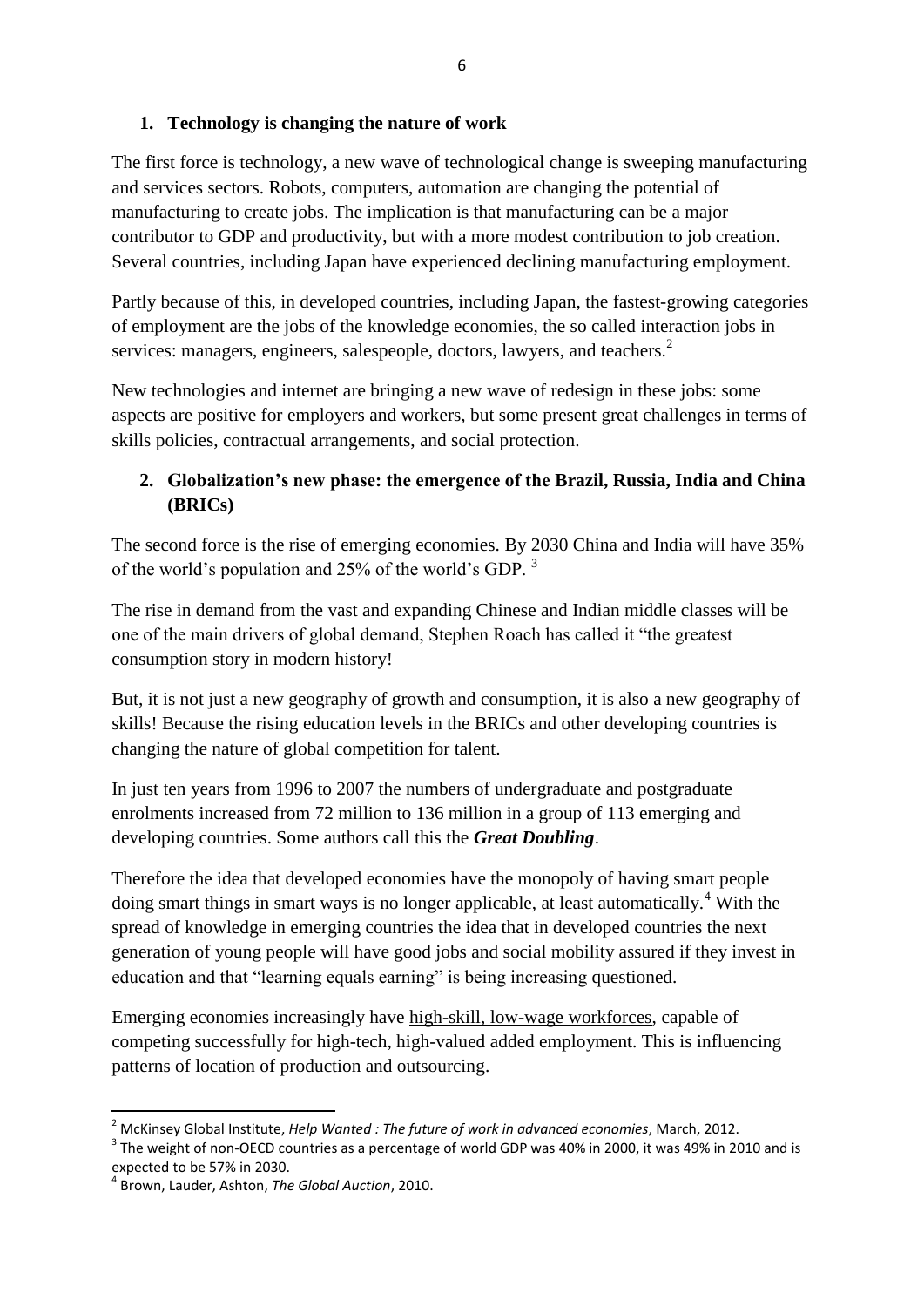### **3. Demographic changes: Societies are ageing**

Third, demography. In many developing countries there is a youth bulge, and their main challenge is to provide jobs for their rapidly rising cohorts of young people.

(SLIDE 12) In contrast, as you can see in this eloquent slide, European countries, Japan and China are in an "age of ageing". The ratio of the old-age population to the working-age population (15-64 years) is increasing rapidly in these countries. In Europe from 17% in 1980 to 21% in 2012, and is projected to reach 40% in 2050. This is a doubling in less than 40 years!

In Japan, the rate has already tripled from 13.4% in 1980 to 38.4% in 2012, and is projected to surge to nearly 70% by 2050.

An ageing population defines a very specific agenda or set of challenges for growth and jobs. Because of ageing, countries like Japan will have to figure out:

- how to manage and prosper with not having enough children to become tomorrow's workers;
- how to get more age-related spending from the welfare state–in areas such as pensions, or education and training, or healthcare-- and how to pay for it;
- how to boost productivity of the fewer people in working age;
- how to confront labour and skills shortages when you have a shrinking population? Policies for this include increasing the labour force participation of women, of young people and of the elderly, and also the possibility of accepting more immigration.

In this respect, it is very appropriate and encouraging that the *Strategy for the Rebirth of Japan* contains as one of its 11 growth strategies, a Strategy for Employment and Welfare that includes specific targets and plans to increase the participation in the labour force of young people, women and the elderly. I have had the opportunity to read the *Action Plan for Economic Revitalization through Promotion of Women* and I find it very forward looking and certainly a key pillar for the much needed growth revival in Japan, especially when one considers that in Japan, the labour force participation of women is only 63.5% compared to 84.3% for men.

There is a connection between youth unemployment and ageing, but it is not the popular fallacy of thinking that raising the retirement age will reduce job opportunities for young people. Instead, it is that if ageing societies allow the cohort of today's youth to be blocked from finding productive jobs, then these societies will not be well placed to support retirees in the future. In other words, youth unemployment today is a huge potential loss of productivity with potentially disastrous consequences on the capacity to finance national social security systems. So increasing youth employment today is a way of confronting the challenge of ageing societies.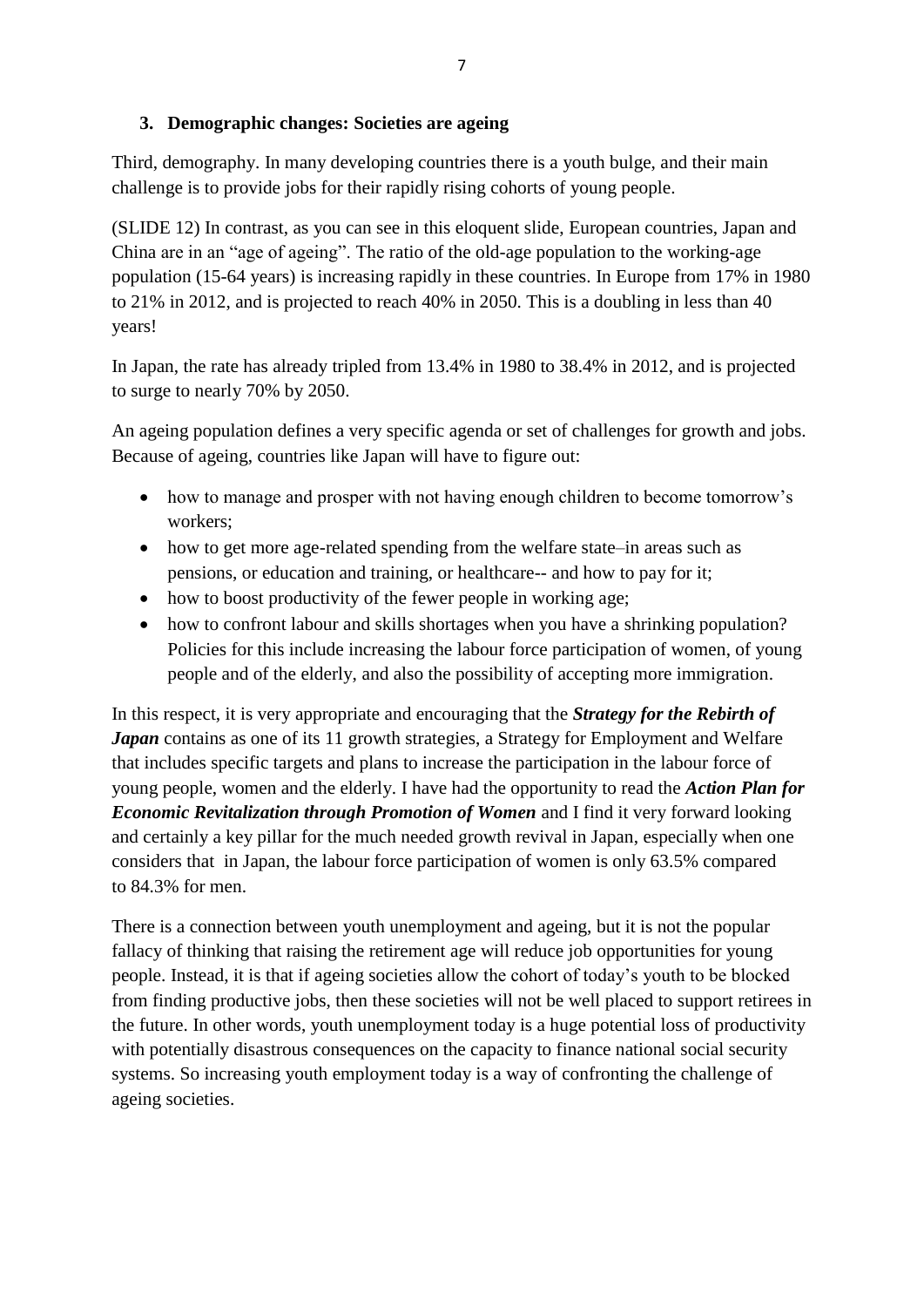### **4. Skill mismatches**

A fourth force is the persistent and in some cases growing gap between the skills the employers seek and those workforce has. The paradoxical situation is the coexistence of higher unemployment and skills shortage.

Surveys show the high percentage of employers having difficulties in filling jobs, despite the high unemployment.

Skills mismatch can occur because people are overskilled or underskilled for the jobs available, or market job offers do not meet the expectation of job seekers.

And skills mismatch is also influenced by skills obsolescence, which is due mostly to age and to interruption in the career. Skills obsolescence due to career interruption is in fact the main reason why cyclical unemployment can become structural, with permanent damage to human capital and long term competitiveness of economies.

# **5. Energy efficiency/green growth imperative**

The fifth force is related to the increasing global consensus around the objective of shifting to energy-efficient, low carbon growth paths. Green growth paths will induce major adjustments in labour markets, creative destruction similar to trade.

There are great opportunities in green jobs, but also job destruction in non-competitive, unsustainable technologies. Green growth and climate change also pose major challenges for skills development, as skills bottlenecks and mismatches can be a major obstacle to green growth.

Again, it is a very positive development that the *Rebirth of Japan Strategy* articulates a clear Green Growth Strategy for Japan.

# **6. Growing Income inequality: a threat to social cohesion**

A sixth trend is growing income inequality, which is also true of Japan. This is due to many factors, and one of them is that high and low-skill workers face very different demand and opportunities in the labour market.

Workers with the strong cognitive, communication and problem solving abilities that are required for the most sophisticated types of work are in high demand, and have experienced low unemployment and rising wages, even during the recession, while the opposite has been happening to low skilled workers.

In Europe, the most vulnerable Europeans –the young, the low-skilled, the part-time and temporary workers- were also the most susceptible to lose their jobs in the crisis, which exacerbated inequality.

Increasing inequality runs the risk of affecting social cohesion, putting a break on growth and exacerbating the public finances and debt crisis.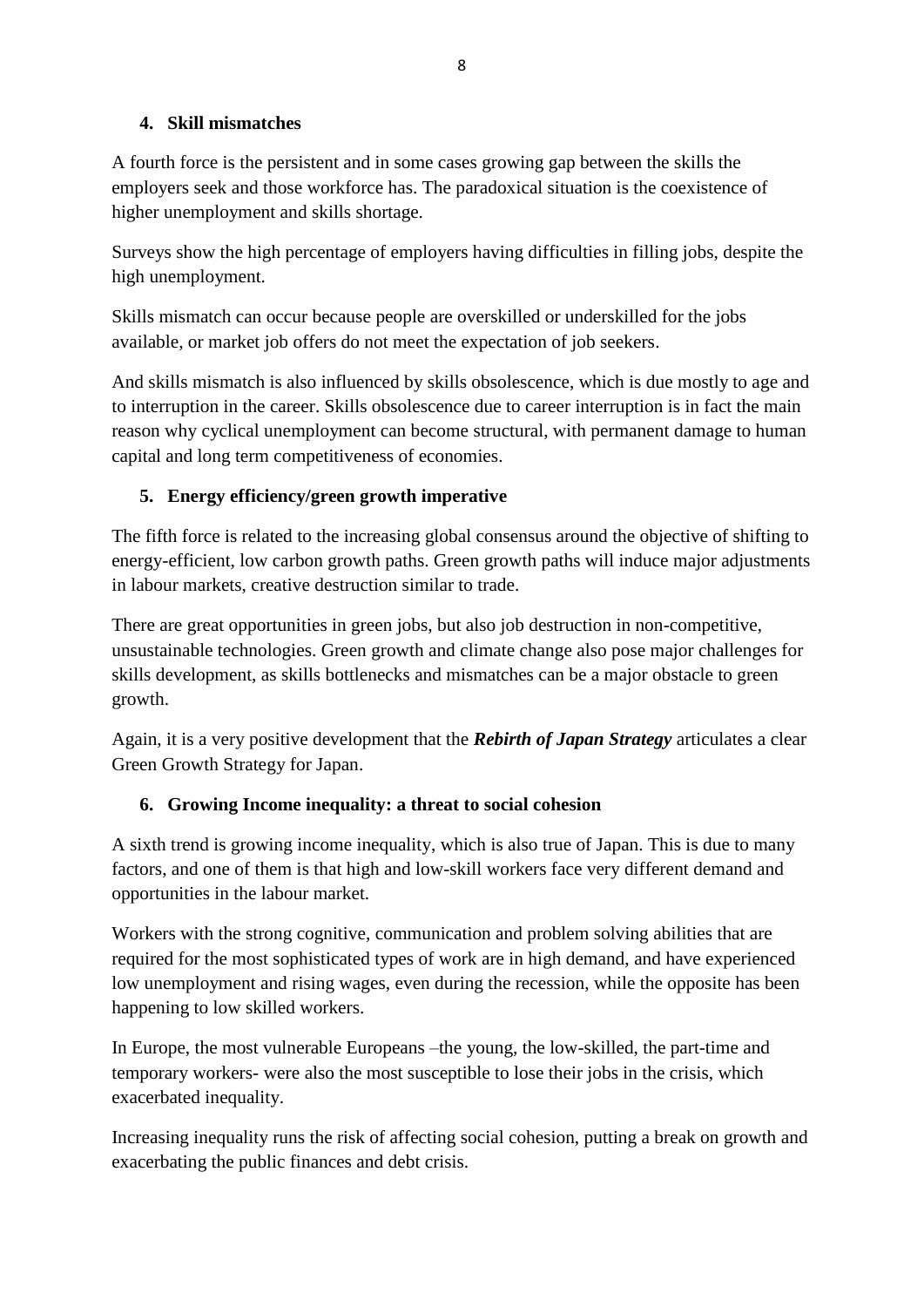(SLIDE 13) In a country like Japan, the rise in inequality has been driven by the rising share of non-regular workers in total employment, which affects in particular women and young people. This has been growing also in Europe but is particularly strong here in Japan, where it doubled since 1990 to almost 34 per cent of total employment in 2010. Non-regular workers are paid substantially lower wages, tend to work fewer hours and change jobs frequently. Only 28% of firms provide on-the-job training for them, less than one-half the proportion for regular workers. Only two-thirds pay employment insurance contributions for non-regular workers, and less than half pay work-related health and social insurance contributions.

Non-regular employment is a serious problem: for those affected as it increases their likelihood of lower living standards for their lifetimes and deprives them of fundamental rights and social protection; for society as it undermines social cohesion, and for the economy, as their difficulties in obtaining on-the job training leads to a decline in Japanese, productivity and growth.

It is therefore very appropriate that the Ministry of Health, Labour and Welfare (MHLW) of Japan is making full scale efforts to support the so called "freeters" get regular employment, and that 200 special support windows have been opened and other measures have been taken as part of an integrated plan to reduce the number of "freeters" to half of the peak level of 2.17 million persons by 2020.

In conclusion, the challenge for growth and jobs policies, is better understanding how these different trends are changing the nature of work and the demand for skills, and finding ways to prepare workers of all ages, and women as well as men, for the jobs of the future.

# *IV. Where do we go from here: Addressing the key risks facing the global economy and the world of work*

Where do we go from here? What policies can move the world forward?

I have already provided some specific comments on policies for an ageing society and on the issue of non-regular work.

Let me finish by returning to the big picture. I have argued that a combination of global uncertainties, brakes on growth due to vicious circles in the aftermath of the crisis, and long term transformational trends, have placed the world economy at a pivotal moment, a turning point. It is a moment full of risks but also of opportunities that must be seized.

Both the cyclical shocks and the long term megatrends I have presented have a differentiated incidence according to the structural and other specificities of each country. Therefore, each country has its own specific employment and jobs agenda. But clearly there is also a global policy agenda that requires cooperation.

The overriding objective is to avoid a situation in which the global economy slips back into recession. That would have devastating consequences for the world of work. This will require immediate action to address the main risks facing the global economy in 2013 and beyond: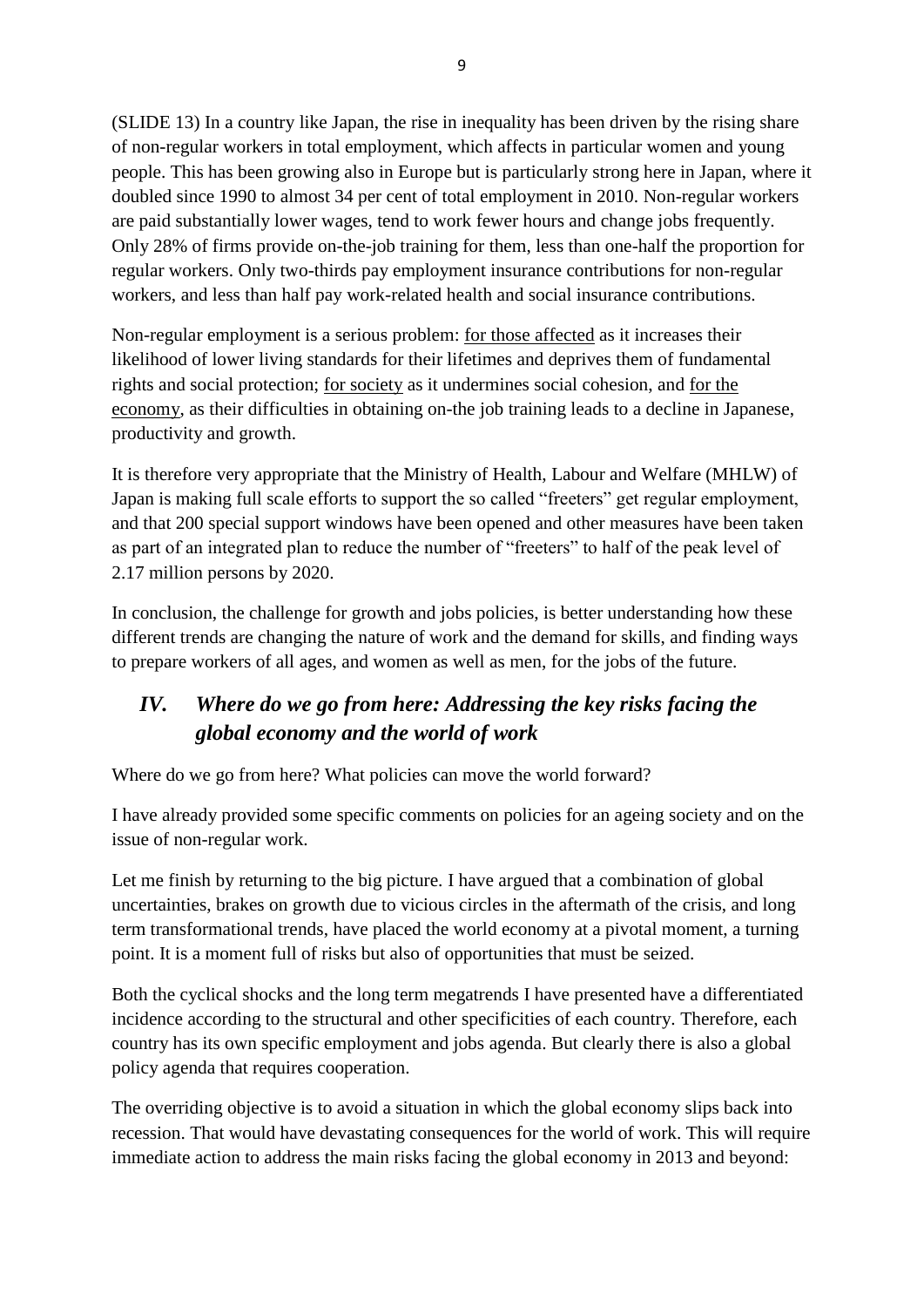#### (SLIDE 14)

- First, the crisis in the Euro Area. How fast and how effectively Europe sorts itself out will impact global scenarios in a fundamental way. As the Financial Times put it in a recent editorial: "under the hammer of austerity, national unity and social cohesion are crumbling" in some countries. The current discussion in Europe is about both, how to extinguish the fire and how to redesign the burning house. In other words, how to balance and share the costs of the severe adjustments in highly indebted countries, and how to solve the original design failures of the Euro area: whether and how to advance towards banking union, fiscal union and more political union, and whether Europeans will manage to put in place a successful economic growth strategy.
- Second, the so called "fiscal cliff" facing the United States represents a significant, though certainly avoidable risk.
- Third, policy leadership and international coordination are needed to avoid protectionism and boost global aggregate demand and trade growth.
- Finally, tensions in the Middle East remain a serious wild card, in terms of both the risks of escalating military conflict, and through potential commodity price shocks and supply disruptions.

(SLIDE 15) Beyond these risks, what is needed most is a large-scale effort to target the real economy and support job growth. Policy makers must act decisively and in a coordinated fashion to reduce the fear and uncertainty that is hindering private investment so that the private sector can restart the main engine of global job creation.

Additional fiscal stimulus packages are likely to be needed in some countries. A systematic review of fiscal targets to boost demand, coupled with continued monetary easing, would have substantial multiplier effects that could, if taken simultaneously, put the global economy back into a sustainable recovery and growth path.

In his recent statement to the IMF International Monetary and Financial and Development Committee, in Tokyo on the 13th of October, ILO Director General, Guy Ryder, urged that attention be given to four priority policy areas, that were included in a joint Report by the ILO, OECD, IMF and World Bank to leaders in the Los Cabos G20 meeting: i) supporting infrastructure investment; ii) improving access to bank funding for SMEs; iii) extending the coverage of social protection; and iv) investing in job prospects for youth.

These are the types of policies needed to promote a sustainable recovery from the crisis.

These policies should also be mixed with appropriate policy responses to the six long term megatrends I mentioned. In Japan, for instance, the ageing of society poses a unique set of challenges and agenda for employment and social protection policies. The "Rebirth of Japan" strategy, with its 11 growth plans, seems a very solid and detailed set of plans that, if well